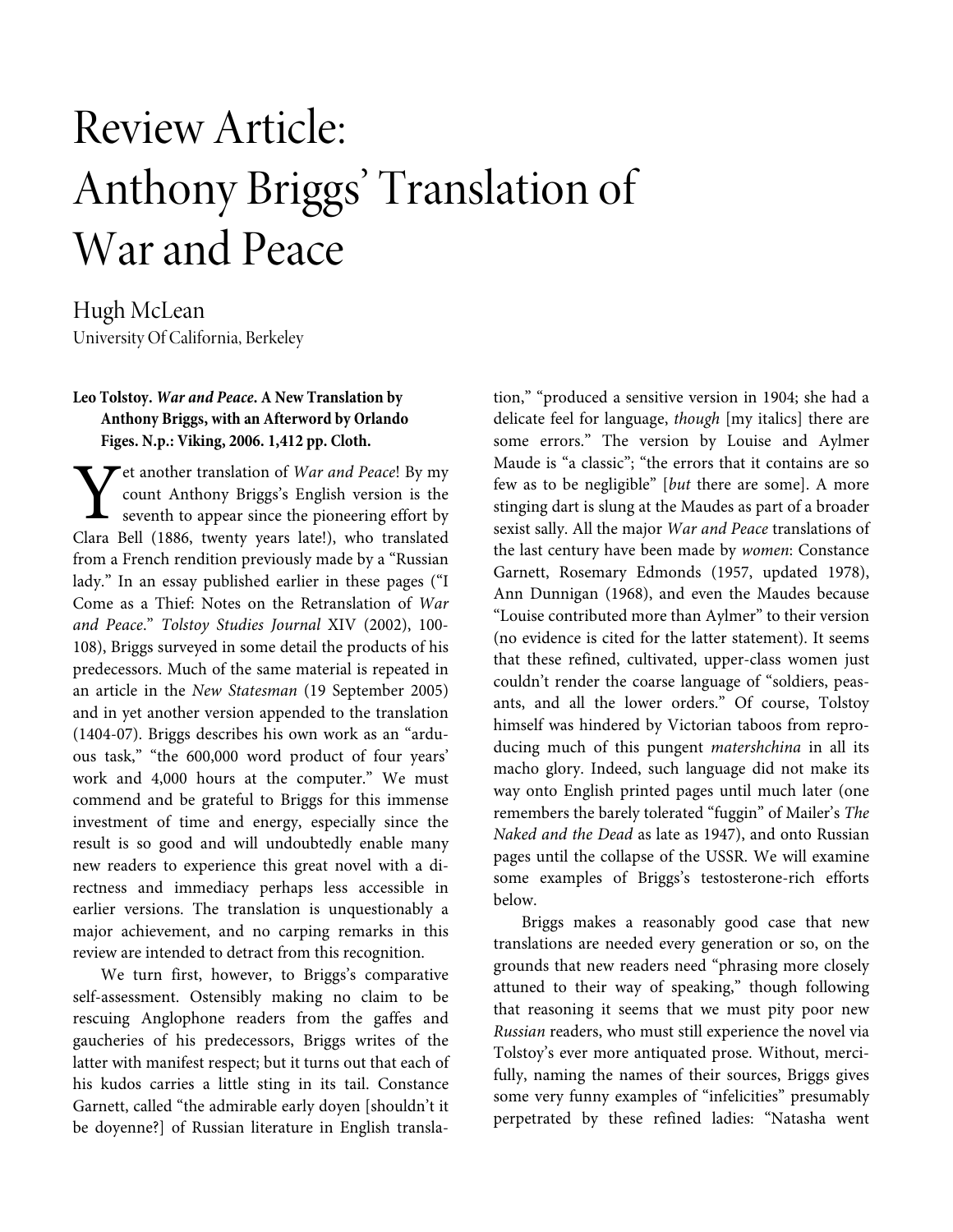about the house flushing," "He exposed himself on the parade ground," and "He ejaculated with a grimace."

Citing John Rutherford on Don Quixote, Briggs divides translators into "cavaliers," who take liberties, and "puritans," who strive for maximum accuracy at the expense of "naturalness." Briggs thinks his predecessors have erred on the side of Puritanism; he therefore tried to move somewhat in the other direction.

In addition to his arguments about translating, Briggs in his Afterword also provides some general evaluative comments about the novel as a whole and its place in Tolstoy's career. These are generally helpful enough for a first reader, but one is disturbed by some factual errors. "But at the age of eighty-two Tolstoy, estranged from all his family except for one daughter, Alexandra, fled with her, for a monastery" (1402). In fact, Tolstoy was by no means estranged from all his family except Alexandra. He did not flee with her; she was left behind and only joined him later. Briggs's "for a monastery" is ambiguous. To see her, Tolstoy did go to a convent where his sister Mar'ia was living, but he did not stay there and certainly had no intention of becoming a monk. Of Countess Sofia Andreevna, Briggs writes, "A woman of striking intelligence, she had a good education at home and at university" (1404). Of course, no women were admitted to Russian universities until much later, and since she married at eighteen, Sof'ia Andreevna would hardly have had time to attend one anyway. In the list of characters (1392), Anatole Kuragin is identified as the "elder son" of Prince Vasily and Hippolyte as the "younger" one, whereas the opposite is the case. Such carelessness does not bode well for the accuracy of the "cavalier" translation itself.

A brief second afterword, by Orlando Figes, is appended to the Briggs translation and given equal billing with Briggs on the title page and dust cover. A historian, Figes does not seize the opportunity to comment on Tolstoy's treatment of history nor on his musings about the philosophy of history. Figes only stands in awe before the majesty of the great work and tells us that it embodies the very essence of all it means to be a Russian and is a "triumphant affirmation of human life in all its richness and complexity." Do readers really need to be told that after 1,400 pages?

For his Russian text, from several that have some claim to be considered "canonical," Briggs has chosen

the one developed in the 1960s by a team from the Tolstoy Museum in Moscow led by the redoubtable Evelina Zaidenshnur. Their aim was to create a maximally "pure Tolstoyan" text, purging it of all additions, corrections, and emendations inserted by others, in particular by Tolstoy's friend and occasional literary agent, Nikolai Strakhov. It could be argued that since Strakhov acted at Tolstoy's behest, if not with his specific authorization for each correction, and received his thanks, his corrections should therefore stand. However, Strakhov was a right-wing Slavophile philosopher and journalist, decidedly in bad odor in Soviet times. How could such a man be allowed to contaminate the great national masterpiece? Wisely or not, Briggs elected to use the Zaidenshnur text, but without its French, translating all the latter into English on the grounds that "few readers today have a sound knowledge of French." In Briggs's source, the Zaidenshnur edition (the twenty-volume Собрание сочинений of 1961-65), the French is left intact, and translations are provided in footnotes, but Briggs thinks such footnotes would "load down" the book.

In assessing the translation let us start there. This seems to me a bad decision, though others, including the Maudes, have done the same. Even for readers who know little or no French, there is some deprivation in losing the effect of seeing the elegant French habitually spoken by Russian aristocrats in the early nineteenth century. Take the very first sentence in the novel: "Eh bien, mon prince, Gênes et Lucques ne sont plus que des apanages, des поместья, de la famille Buonaparte." The insertion of the single Russian word, поместья (estates), with all its connotations for Russian estateowning aristocrats, is of course lost in Briggs's rendition: "Well, Prince, Genoa and Lucca are now nothing more than estates taken over by the Buonaparte family," essentially correct, though one might argue that "taken over" is an unwarranted insertion. Later in the same paragraph Anna Pavlovna again inserts a Russian phrase, "мой верный раб," once said by Prince Vasily, no doubt playfully, to describe his relationship to her; again this effect is lost in Briggs's homogenizing translation, "faithful slave" (he leaves out the мой).

A similar case occurs in One: II.10, where the cynical snob and diplomat Bilibin occasionally mixes Russian with his usual French. Austria, he explains, is offended because its provinces have been devastated: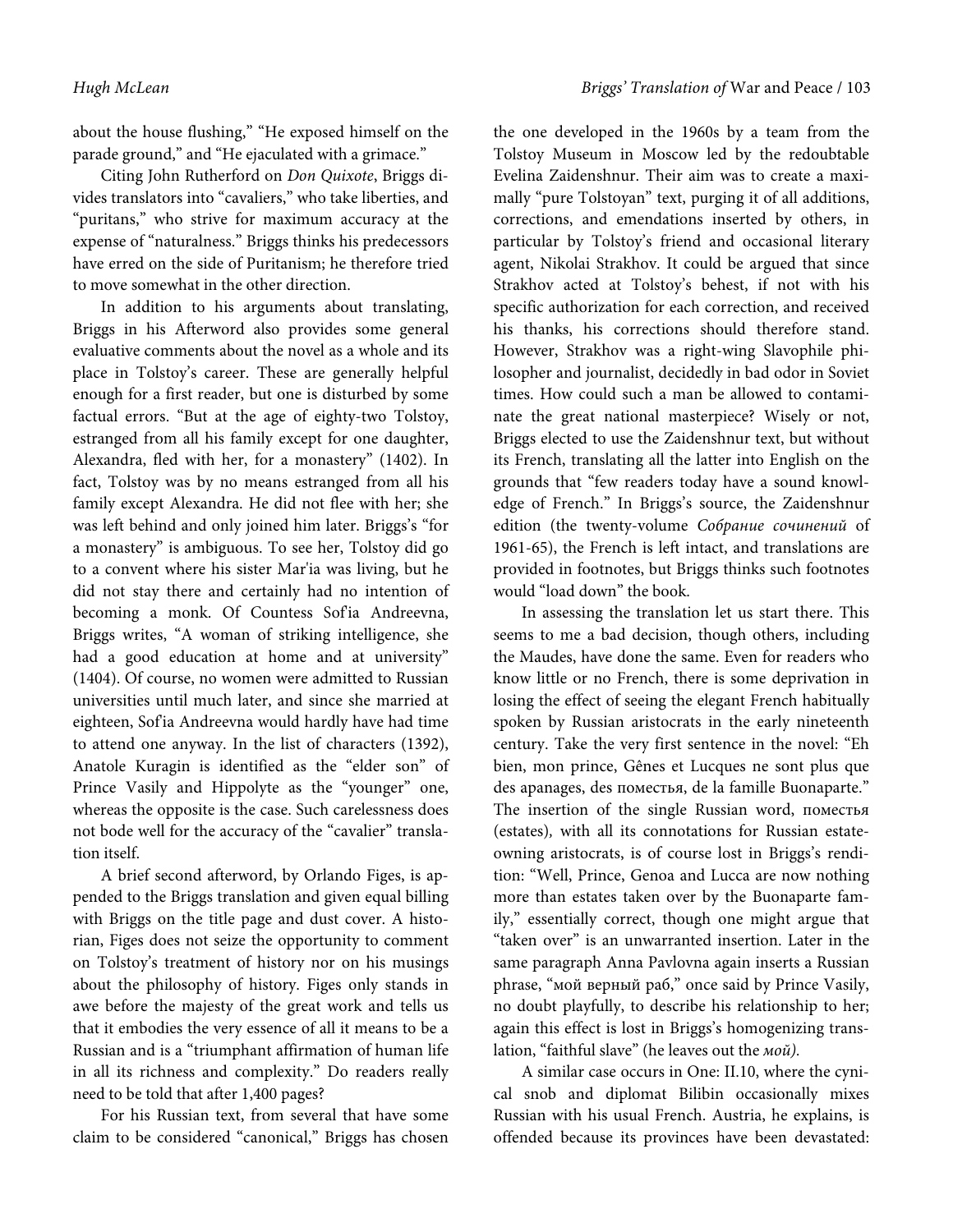"on dit que le pravoslavnoe est terrible pour le pillage." The use of the religious term to refer to the Russian peasant troops has a mocking, condescending flavor, that of an effete aristocrat holding a perfumed handkerchief to his nose when talking to le pravoslavnoe. Briggs makes a valiant attempt to reproduce the effect: "They say the Holy Russian army is good at looting." But of course the Russian army was never called "holy" by anyone.

Let us examine the actual passage where Briggs believes he has outdone his female predecessors in rendering the vigorous language of peasant soldiers. It occurs in Three: II.31, in the thick of the battle of Borodino. Tolstoy conveys the artificial gaiety of the soldiers, who shield themselves with humor from the horror and fear around and in them:

Ай, нашему барину чуть шляпку не сбила, показывая зубы, смеялся на Пьера краснорожий шутник. […]

— Эх, нескладная,—укоризненно прибавил он на ядро, попавшее в колесо и ногу человека.

That word нескладная, applied to a shell, has proved a stumbling block for previous translators, and Briggs triumphantly cites the absurdities they have come up with: "Hey, awkward hussy" (Garnett), "awkward baggage" (Maudes), and several others. Briggs is also certainly right to observe that "no soldier" in the heat of battle ever uttered anything like these bookish concoctions. (One even wonders whether contemporary young English-speakers, perhaps especially Americans, have ever heard the word "baggage" used as a derogatory term for women.) Here is Briggs's version:

"Phew, almost had our gent's hat off!" said the redfaced joker with a laugh, showing his toothy grin. [...] "Ooh! Nasty bitch that one!" he added, cursing a cannonball as it smashed into a wheel and took a man's leg off. (882)

"Nasty bitch" is certainly a great improvement over "awkward baggage," and the rest of the passage is vividly rendered, though I have my doubts about "gent's" (which reminds me too much of signs on toilet doors in cheap bars) and see no justification for moving back from two sentences later the information that the victim's leg was torn off; at this point Tolstoy says only that he was struck in the leg. Of course, these are minor, minor matters, and from Briggs's version the Anglophone reader can certainly get a powerful impression of the confusion and horror—and the excitement—of Borodino, as perceived through the defamiliarized eyes of Pierre, who does not belong there at all and whose presence is itself an absurdity.

A reviewer can only analyze a very few, perhaps unrepresentative, samples from such a huge work as this, but I must include peace as well as war. Let us jump to the Epilogue, the scene at the Bezukhov household where the fictional part of the novel ends. I take a single paragraph from I: 14. All the main surviving characters are there, the Bezukhovs and the Rostovs, along with now fifteen-year-old Nikolenka Bolkonsky and Denisov as a guest. Pierre has just returned from his conspiratorial meetings in Petersburg and is relating all the latest news. Tolstoy characteristically takes Nikolenka's as the naïve consciousness through which we perceive the scene, infused with his especial adoration of Pierre, his late father's closest friend:

Мари, как он похож становится,—прибавил он, обращаясь к графине Марье.

— На отца?—сказал мальчик, багрово вспыхнув и снизу вверх глядя на Пьера восхищенными, блестящими глазами. Пьер кивнул ему головой и продолжал прерванный детьми рассказ. Графиня Марья работала на руках по канве; Наташа, не спуская глаз, смотрела на мужа, Николай и Денисов вставали, спрашивали трубки, курили, брали чай у Сони, сидевшей уныло и упорно за самоваром, и расспрашивали Пьера. Кудрявый болезненный мальчик, с своими блестящими глазами, сидел никем не замечаемый в уголку, и, только поворачивая кудрявую голову на тонкой шее, выходившей из отложных воротничков, в ту сторону, где был Пьер, он изредка вздрагивал и что-то шептал сам с собою, видимо испытывая какое-то новое и сильное чувство.

Here is Briggs:

"Marie, he's getting more and more like him, isn't he?" he added, turning to Countess Marya.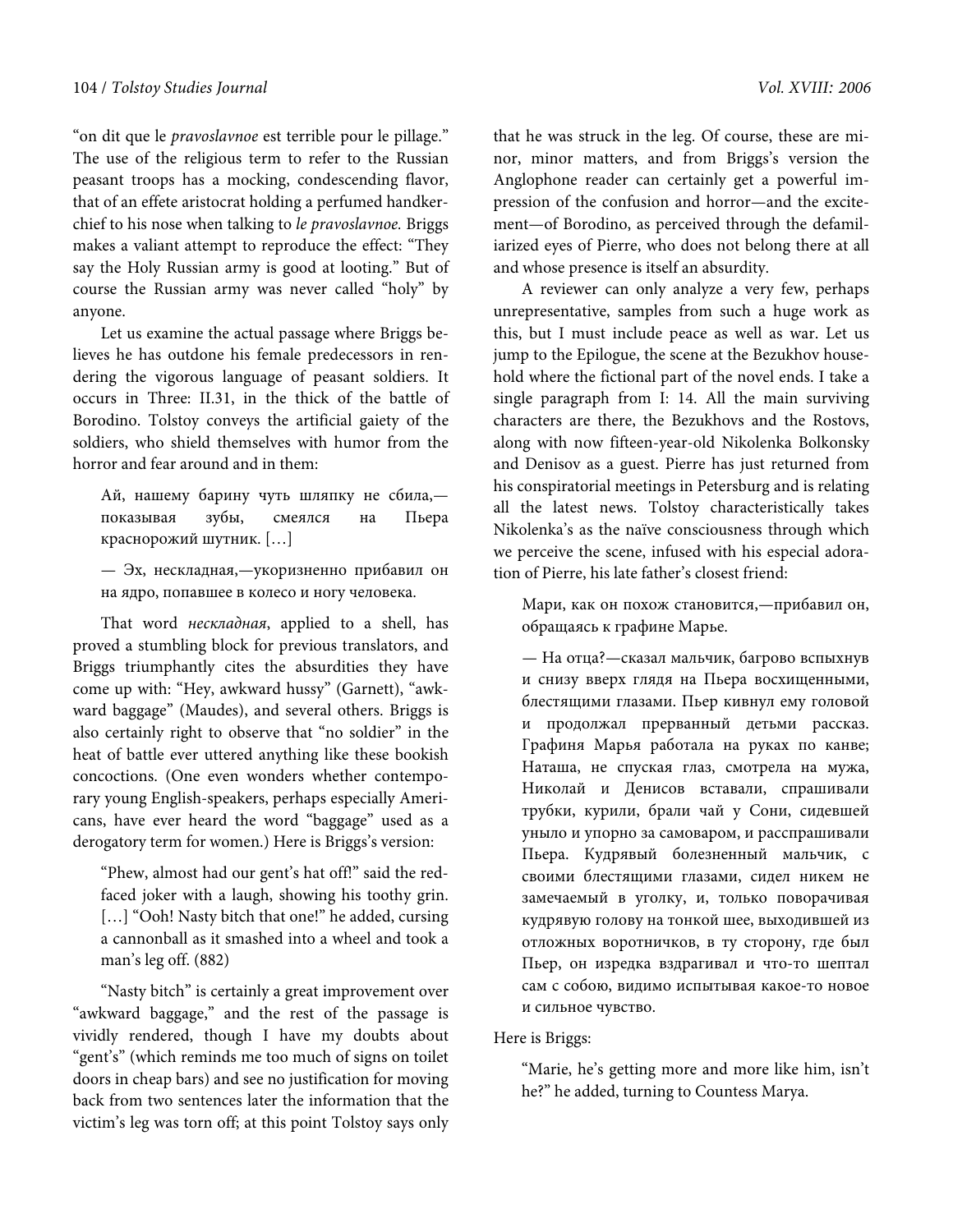"Like my father?" said the boy, blushing to the roots of his hair and gazing up at Pierre with blissful, glittering eyes. Pierre nodded, and went on with the conversation that had been interrupted by the children. Countess Marya had some canvas embroidery to work on, Natasha sat there with her eyes fixed on her husband, and Nikolay and Denisov put question after question to Pierre while getting to their feet, asking for a pipe, having a smoke and accepting cups of tea from a gloomy Sonya, doggedly manning the samovar. The delicate curlyheaded boy sat unnoticed in a corner, his eyes gleaming and his curly head on its slender neck protruding from a turned-down collar never moved except to follow Pierre round the room. Now and then he shivered, and mumbled something under his breath, evidently thrilled by some powerful new sensation. (1303)

The translation seems to me notably successful. Briggs manages to make his English convey the transition from the perfective verbs сказал… кивнул, indicating single narrative events, and the imperfective ones, used for description of continuing or repeated actions. The cavalier transposition of рассрашивали might not seem necessary to a puritan, but I see no harm in it. Briggs has simplified the complex syntax of the last Russian sentence, with its succession of gerunds and active participles, breaking it into two. I also see no harm in this. No doubt Briggs regards this as one of those "sentences of excessive length" of which Tolstoy was frequently guilty and which a cavalier translator is apparently free to correct. Of course no doubt a puritan would argue that this is not translating, but rewriting, and I see no way of resolving this fundamental opposition.

Here, for comparison, is the Maudes' version:

"How like he is growing, Mary!" he added, addressing Countess Mary.

"Like my father?" asked the boy, flushing crimson and looking up at Pierre with bright, ecstatic eyes.

Pierre nodded, and went on with what he had been saying when the children had interrupted. Countess Mary sat down doing woolwork; Natasha did not take her eyes off her husband. Nicholas and Denisov rose, asked for their pipes, smoked, went

to fetch more tea from Sonya—who sat weary but resolute at the samovar—and questioned Pierre. The curlyheaded, delicate boy sat with shining eyes unnoticed in a corner, starting every now and then and muttering something to himself, and evidently experiencing a new and powerful emotion as he turned his curly head, with his thin neck exposed by his turned-down collar, toward the place where Pierre sat.

The Maudes simply equate the perfective and imperfective verbs, making no difference between the repeated actions of Rostov, Denisov, and later Nikolenka and the single ones of Nikolenka, earlier, and Pierre. Briggs undoubtedly scores decisively on this point. The Maudes manage, somewhat laboriously, to preserve as single Tolstoy's last sentence, and personally I prefer it that way (but then I suppose I lean toward puritanism).

One more comparison, the famous passage where Kutuzov, lying in bed at night, gets the happy news that Napoleon has left Moscow and is retreating westward (Four: II.17):

Болховитинов рассказал все и замолчал, ожидая приказания. Толь начал было говорить что-то, но Кутузов перебил его. Он хотел сказать чтото, но вдруг лицо его сщурилось, сморщилось; он, махнув рукой на Толя, повернулся в противную сторону, к красному углу избы, черневшему от образов.

— Господи, Создатель мой! Внял ты молитве нашей…—дрожащим голосом сказал он, сложив руки.—Спасена Россия. Благодарю тебя, Господи!—И он заплакал.

### Briggs's version:

Bolkhovitinov told him everything and then stopped, waiting for orders. Toll was on the point of saying something, but Kutuzov checked him. He tried to say something himself, but suddenly his face wrinkled and crumpled. Waving at Toll, he turned away to the far corner of the hut, which was blackened with candle-smoke around the holy icons. "Lord, my Creator! Thou hast heard our prayer…" he said in a trembling voice with his hands clasped together. "Russia is saved. I thank Thee, O Lord." And he burst into tears. (1141)